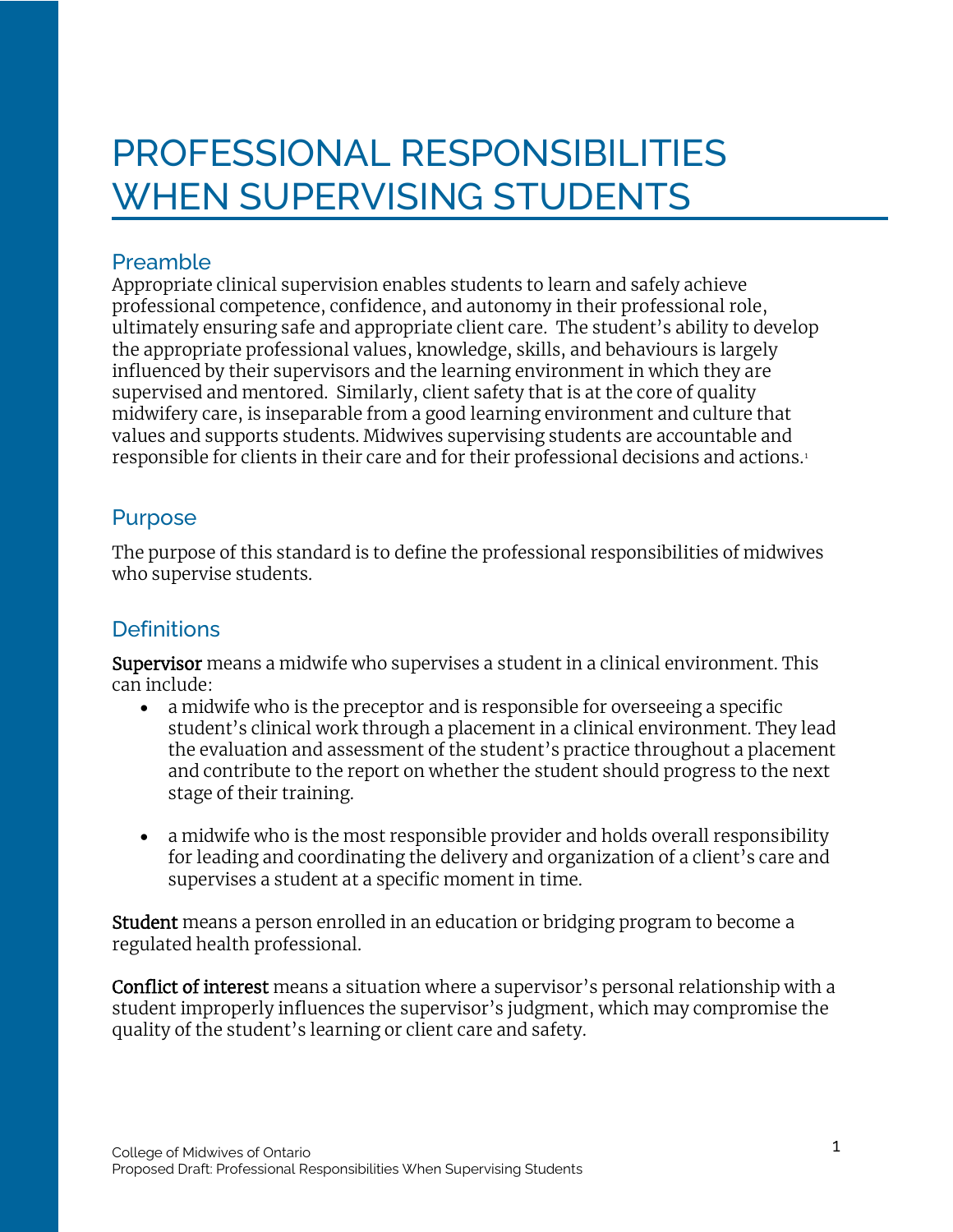## **Standard**

#### Clinical supervision and involvement in client care

- 1. Supervisors must ensure appropriate supervision when a student is involved in client care by:
	- Ensuring that a student's supervision is proportionate to the student's abilities, performance, confidence, and clinical experience and reflects their learning needs and stage of learning.
	- Determining and adjusting the level of supervision as needed, including determining when a student has the knowledge and skills to provide client care without the supervisor being physically present or to independently attend a birth as the second midwife.<sup>2</sup>
	- Being readily available to the student when not physically present during the clinical encounter or if unavailable, ensure that an appropriate alternative supervisor is available and has agreed to provide supervision.
- 2. Supervisors must ensure that a midwifery student only works within the boundaries of the midwifery scope of practice and the controlled acts authorized to midwives and adheres to the standards of the profession and other relevant standards. When supervising a non-midwifery student, all controlled acts must be delegated in accordance with the midwifery standards of practice.
- 3. Supervisors must have current knowledge and experience in the area in which they are providing supervision and feedback to a student.
- 4. Supervisors must ensure that clients understand the role of the student who is involved in their care and the extent and degree of the student's involvement.
- 5. Supervisors must continuously monitor and identify concerns about a student's professionalism, performance or conduct that may affect client safety. Once identified, concerns affecting the safety of clients must be addressed immediately and effectively.

#### Learning environment

- 6. Supervisors must have the capacity and resources to deliver safe clinical supervision and practical experiences for a student.
- 7. Supervisors must ensure that a student receives proper orientation and clear guidance about the placement before they get involved in direct client care.
- 8. Supervisors must create and foster a learning environment that: